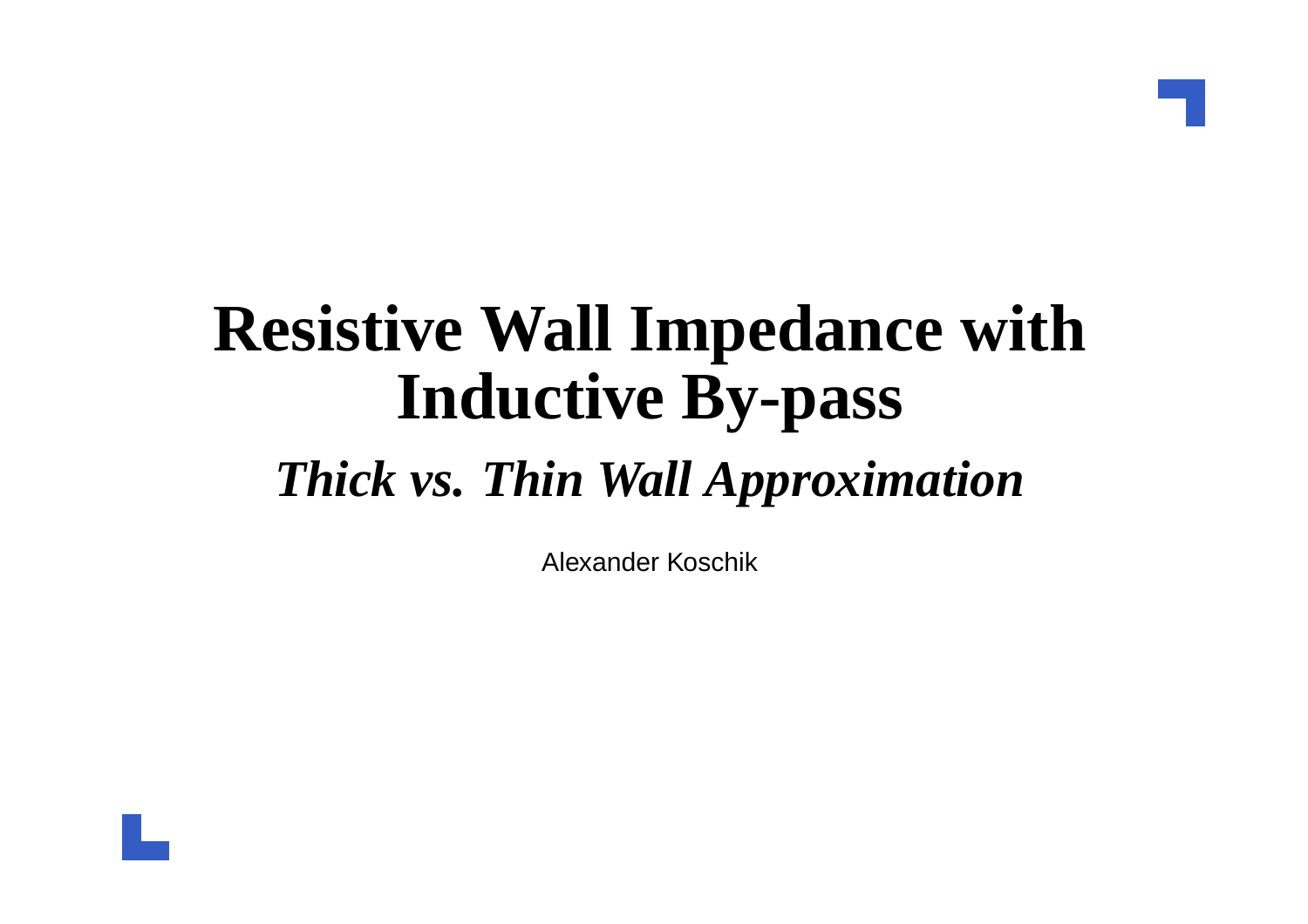### **4 possible formulas ...**

$$
Z_{m=1}^{\perp, \text{thick}}(\omega) = (1 + j \text{ sgn } \omega) \frac{cL}{\pi b^3} \sqrt{\frac{\mu_o \mu_r}{2 \sigma_c}} \cdot \frac{\sqrt{|\omega|}}{\omega}
$$
  
\n
$$
= (\text{sgn } \omega + j) \frac{\mu_r Z_0 L \delta_0}{2 \pi b^3} \cdot \sqrt{\frac{\omega_0}{|\omega|}}
$$
  
\n
$$
Z_{m=1, \text{ibp}}^{\perp, \text{thick}}(\omega) = (1 + j \text{ sgn } \omega) \frac{c \mu_0 L}{2 \pi b^2} \frac{1}{-j + \text{sgn } \omega \left(1 + b\sqrt{\frac{\sigma_c \mu_0}{2 \mu_r}} \sqrt{|\omega|}\right)}
$$
  
\n
$$
Z_{m=1}^{\perp, \text{thin}}(\omega) = \frac{cL}{\pi b^3 \sigma_c t_w \cdot \omega}
$$
  
\n
$$
Z_{m=1, \text{ibp}}^{\perp, \text{thin}}(\omega) = \frac{c \mu_0 L}{2 \pi b^2} \cdot \frac{1}{\frac{1}{2} b t_w \sigma \mu_0 \cdot \omega - j}
$$
  
\n
$$
= \frac{Z_0 L}{2 \pi b^2} \cdot \frac{1}{\frac{b t_w}{\delta_0^2 \mu_r} \frac{\omega}{\omega_0} - j}
$$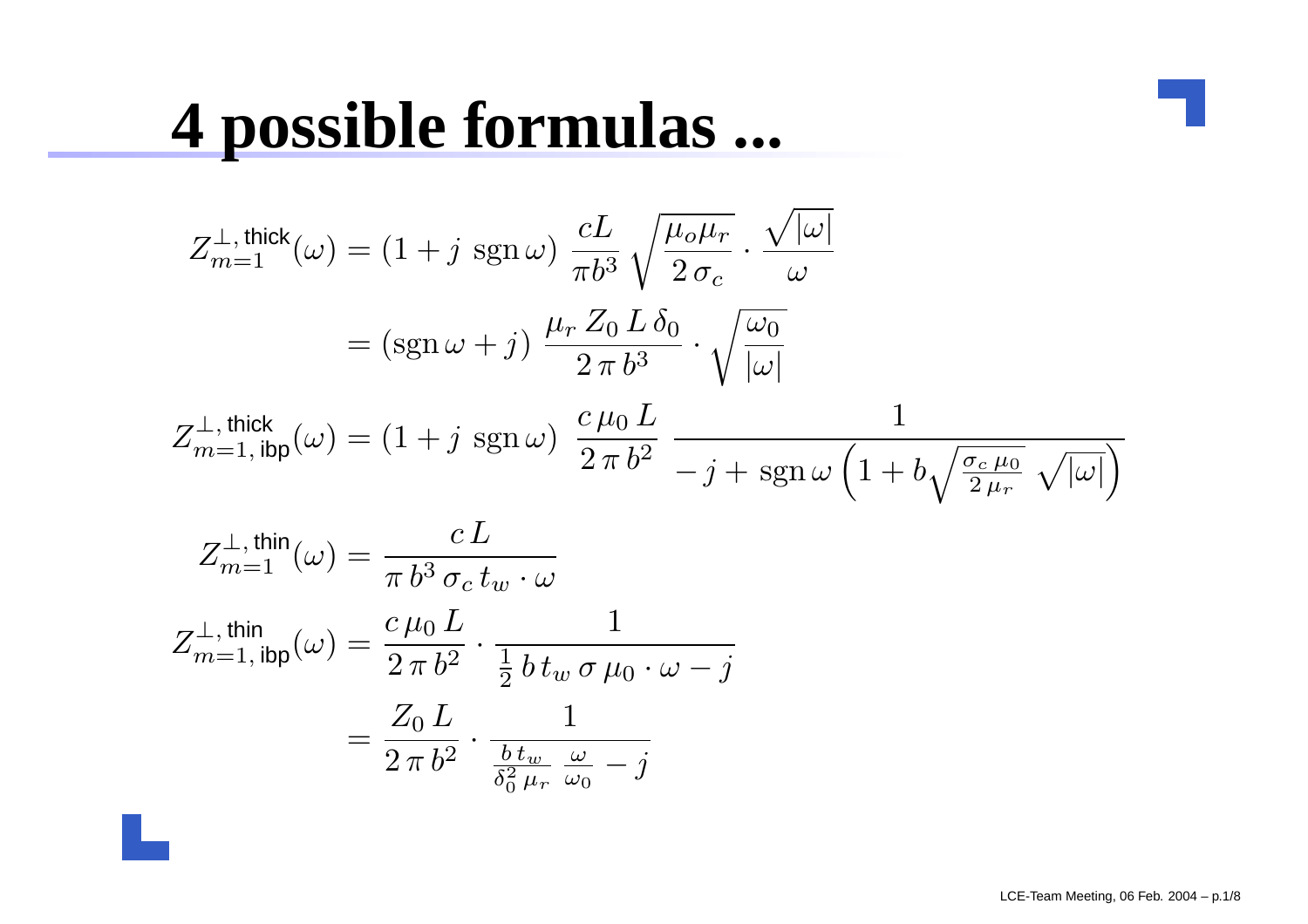### **Standard Picture (1/2)**

Copper coated stainless steel vacuum chamber

 $\rho_c = 1.7 \cdot 10^{-8} \Omega m, b = 2 \cdot 10^{-2}$  $^{2}m, t_{w} = 2 \cdot 10^{-3}m$ 

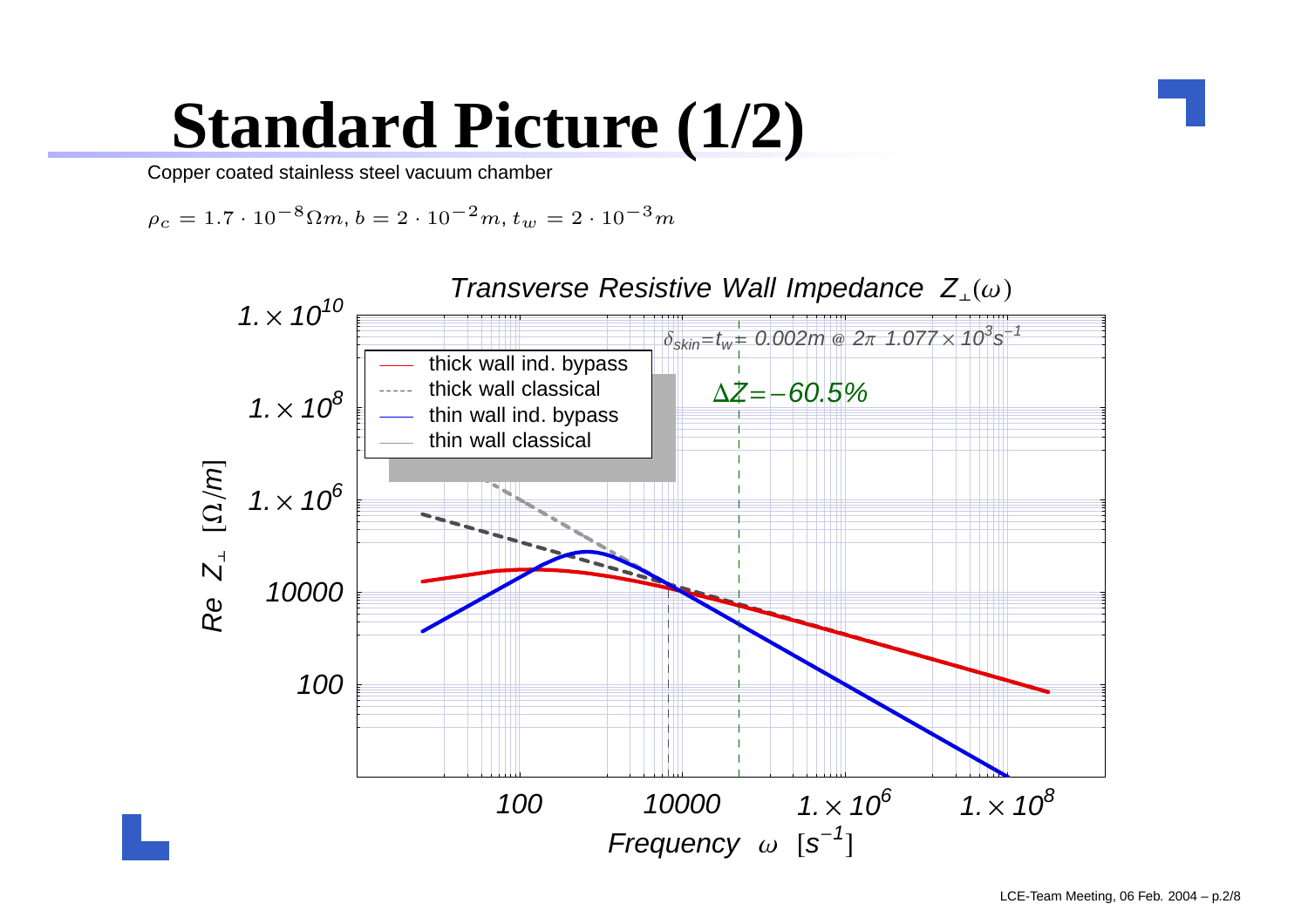### **Standard Picture (2/2)**

Copper coated stainless steel vacuum chamber

 $\rho_c = 1.7 \cdot 10^{-8} \Omega m, b = 2 \cdot 10^{-2}$  $^{2}m, t_{w} = 2 \cdot 10^{-3}m$ 

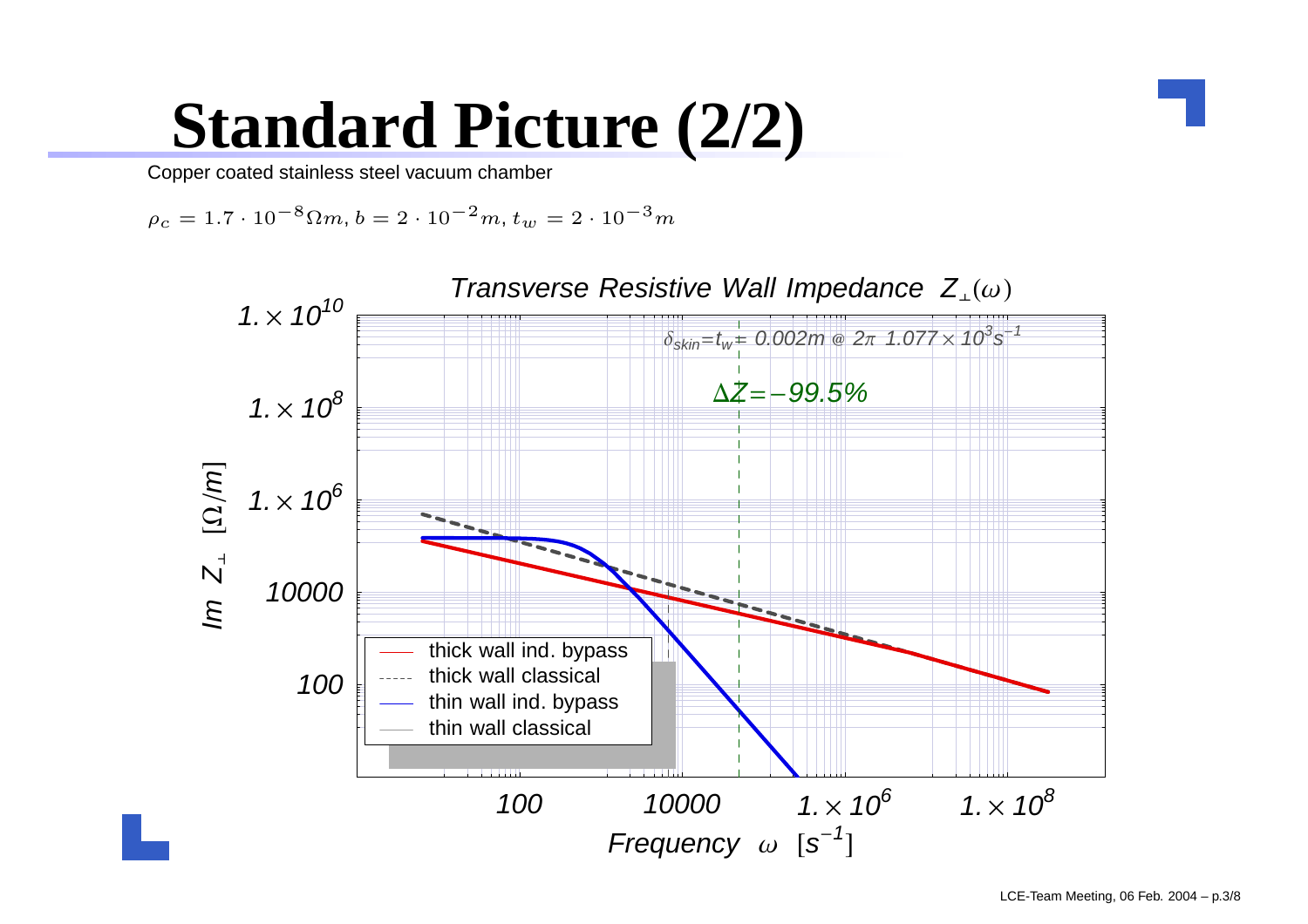# **The parameters**

| Symbol            | Value                               | Quantity                                  |
|-------------------|-------------------------------------|-------------------------------------------|
| $\rho_c$          | $14 \cdot 10^{-6}$ $(\Omega m)$     | resistivity                               |
| $\sigma_c$        | $7.2 \cdot 10^4 \; (\Omega m)^{-1}$ | conductivity                              |
| $\boldsymbol{b}$  | $2 \cdot 10^{-3}$ m                 | tube radius (collimator distance)         |
| $t_w$             | $2.5 \cdot 10^{-2}$ m               | wall (collimator) thickness               |
| $\mu_0$           | $4\pi 10^{-7} V s (Am)^{-1}$        | permeability of free space                |
| $\mu_r$           |                                     | relative permeability $\mu_r = \mu/\mu_0$ |
| $\omega_{lowest}$ | $2\pi \cdot 810^3$ Hz               | Lowest mode frequency line                |

Table 1: Standard parameters used for computing instabilitiescaused by the LHC graphite collimator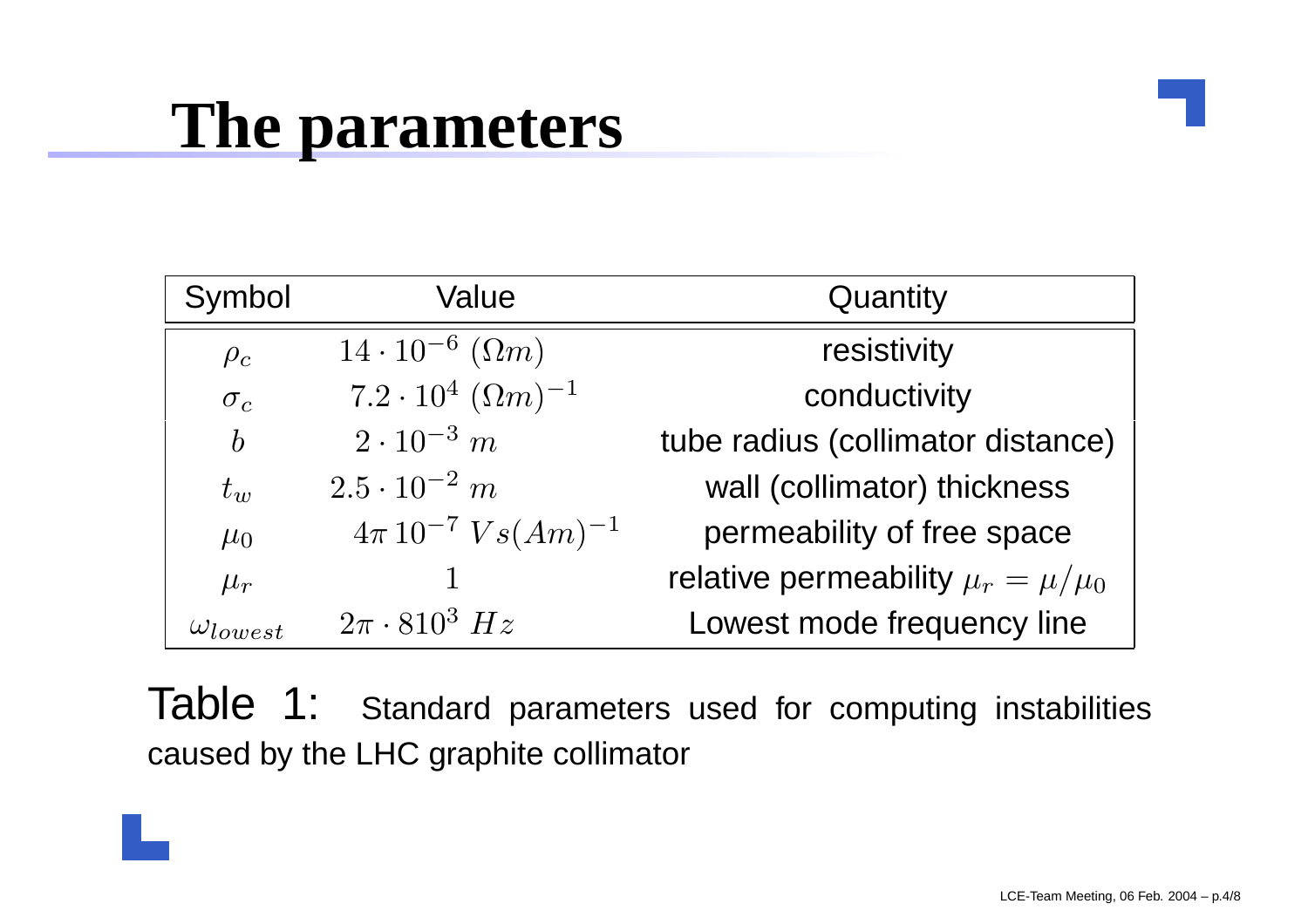# **How much is the error?**  $(1/2)$

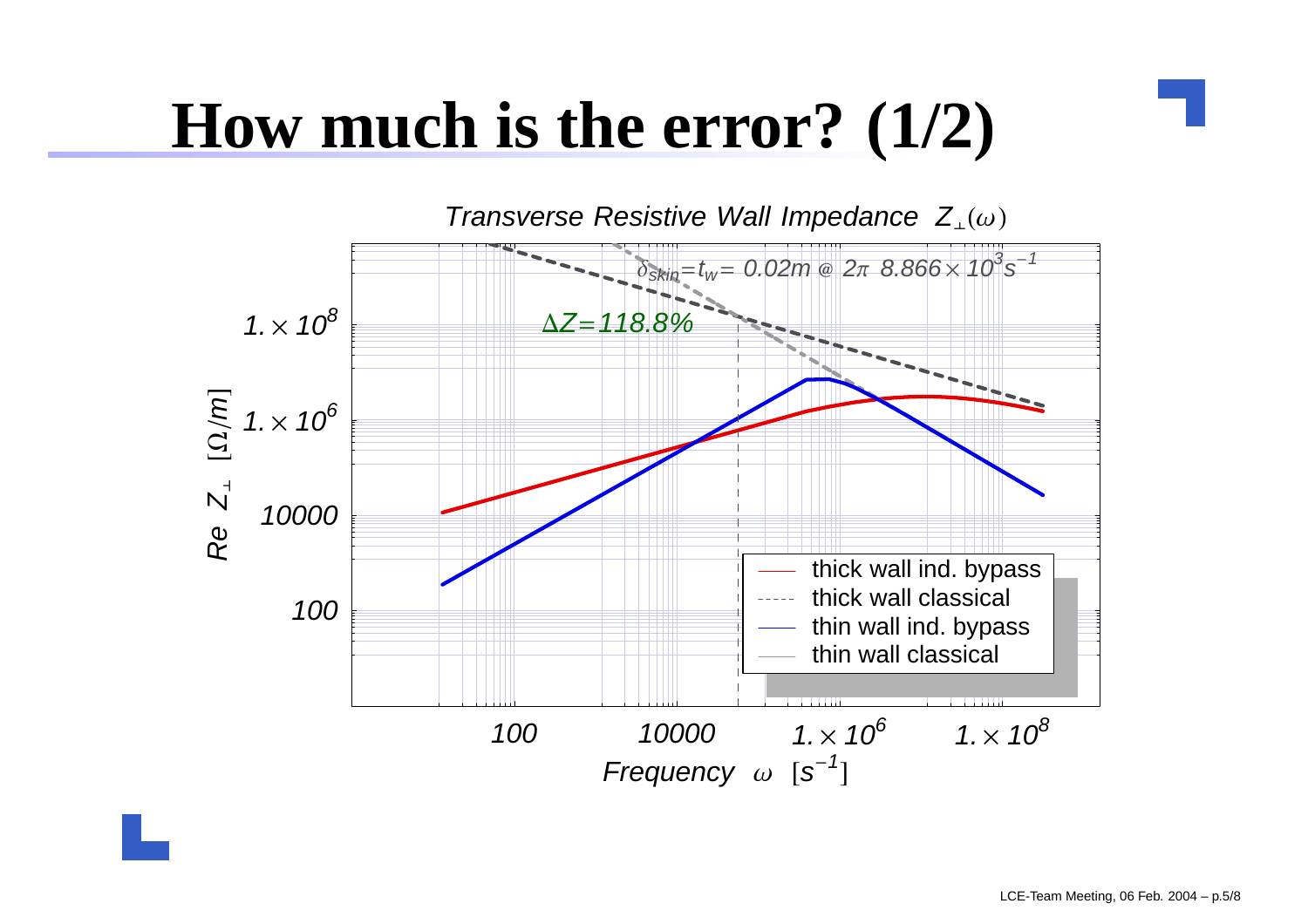# **How much is the error?**  $(2/2)$

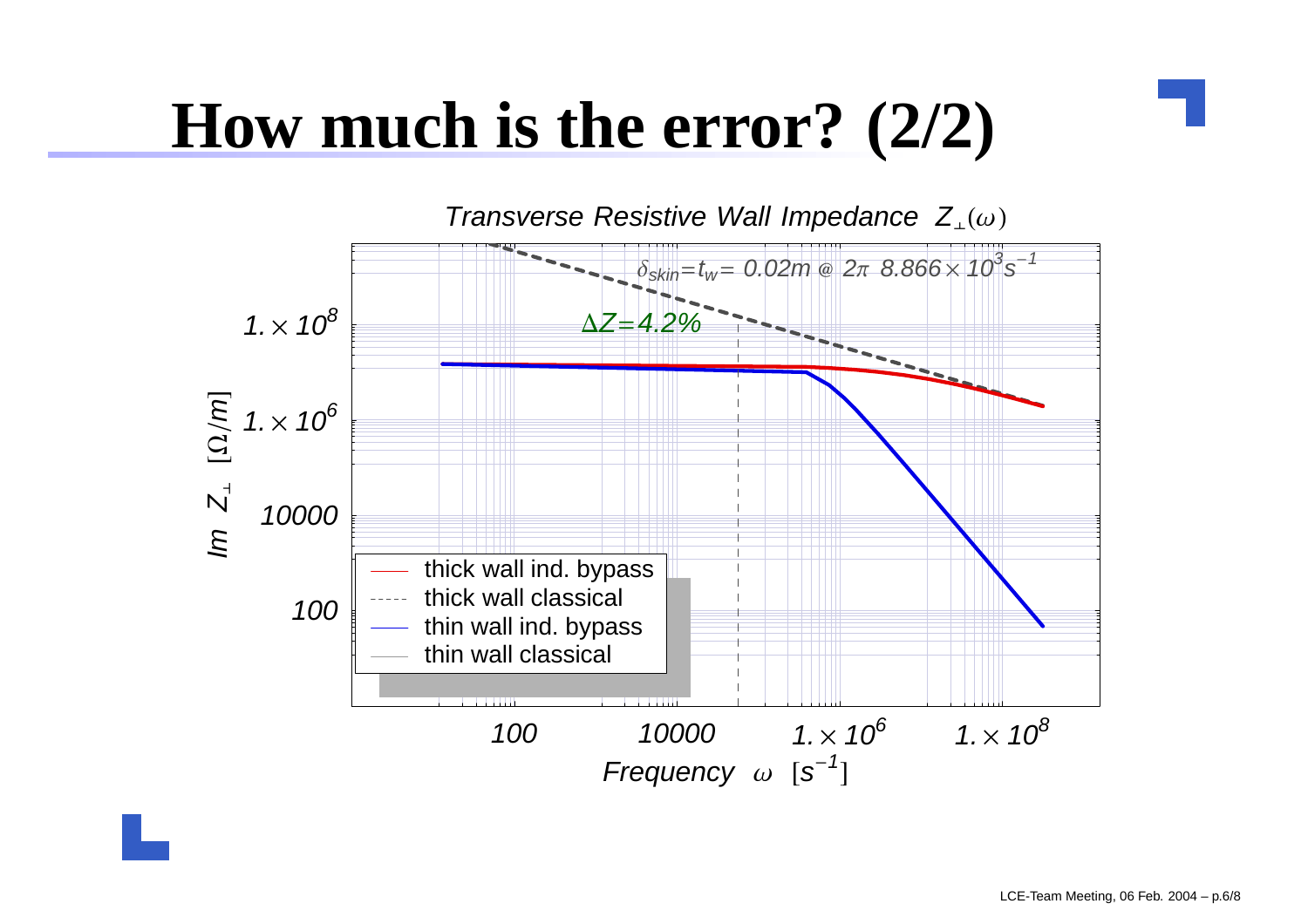#### The  $\lim$ it  $\omega \rightarrow$  $\rightarrow 0$   $(1/2)$ <br>verse Resistive Wall

Transverse Resistive Wall Impedance  $Z_{\perp}(\omega)$